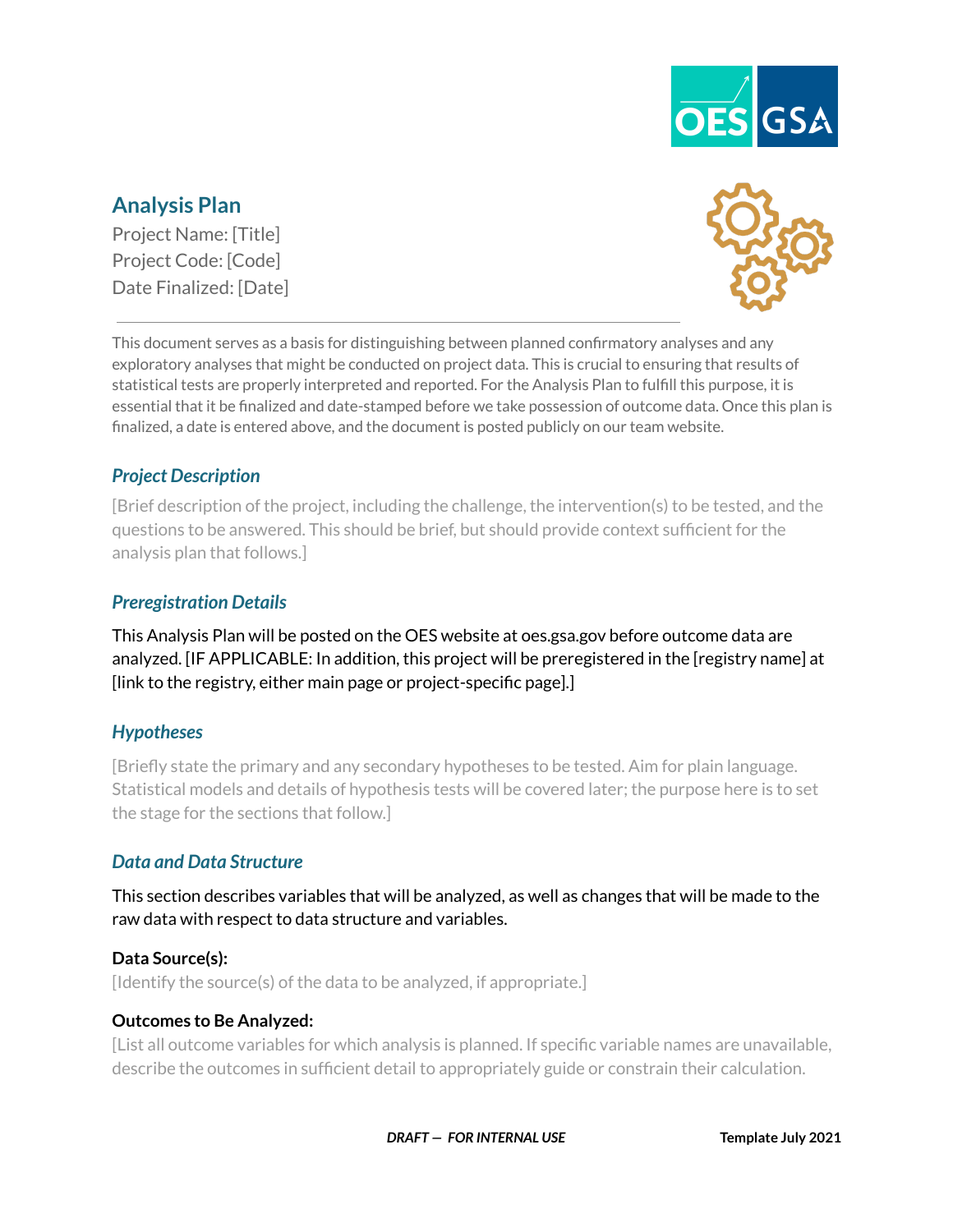Specify which outcomes will be submitted to confirmatory versus exploratory analysis (or do this later in the 'Statistical Models & Hypothesis Tests' section if it is more appropriate there).]

### **Imported Variables:**

[Describe variables that will be added to the raw data. These may be variables used in the experimental design (e.g., blocking variables) or covariates merged in from a different dataset.]

## **Transformations of Variables:**

[Describe new variables that will be created by transforming or combining variables in the raw data. If you plan on transforming, centering, or recoding the data, or will apply a coding scheme for categorical variables, please describe that process. If any measurements are going to be combined into an index (or even a mean), what measures will you use and how will they be combined? Include either a formula or a precise description of your method.]

## **Transformations of Data Structure:**

[Describe any plans to transform the structure of your data (e.g., from cross-sectional to panel).]

## **Data Exclusion:**

[Describe criteria you will use to determine whether any observations should be excluded from analysis (e.g., values that are likely data-recording errors, outliers, etc.).]

## **Treatment of Missing Data:**

[Describe your plan to handle missing data. How will you deal with incomplete or missing data (e.g., pairwise or listwise deletion, imputation, interpolation)?]

# *Descriptive Statistics, Tables, & Graphs*

[What descriptive statistics, tables, and graphs will be needed for reporting?If possible, provide table shells and/or mock graphs.]

# *Statistical Models & Hypothesis Tests*

This section describes the statistical models and hypothesis tests that will make up the analysis — including any follow-ups on effects in the main statistical model and any exploratory analyses that can be anticipated prior to analysis.

# **Statistical Models:**

[Specify the statistical model(s) that will be used for hypothesis tests. Please include the type of model and the specification of the model, including all variables that will be included as predictors, outcomes, or covariates. Explain the rationale for each covariate used. Please specify any interactions that will be tested and any planned checks on model assumptions.]